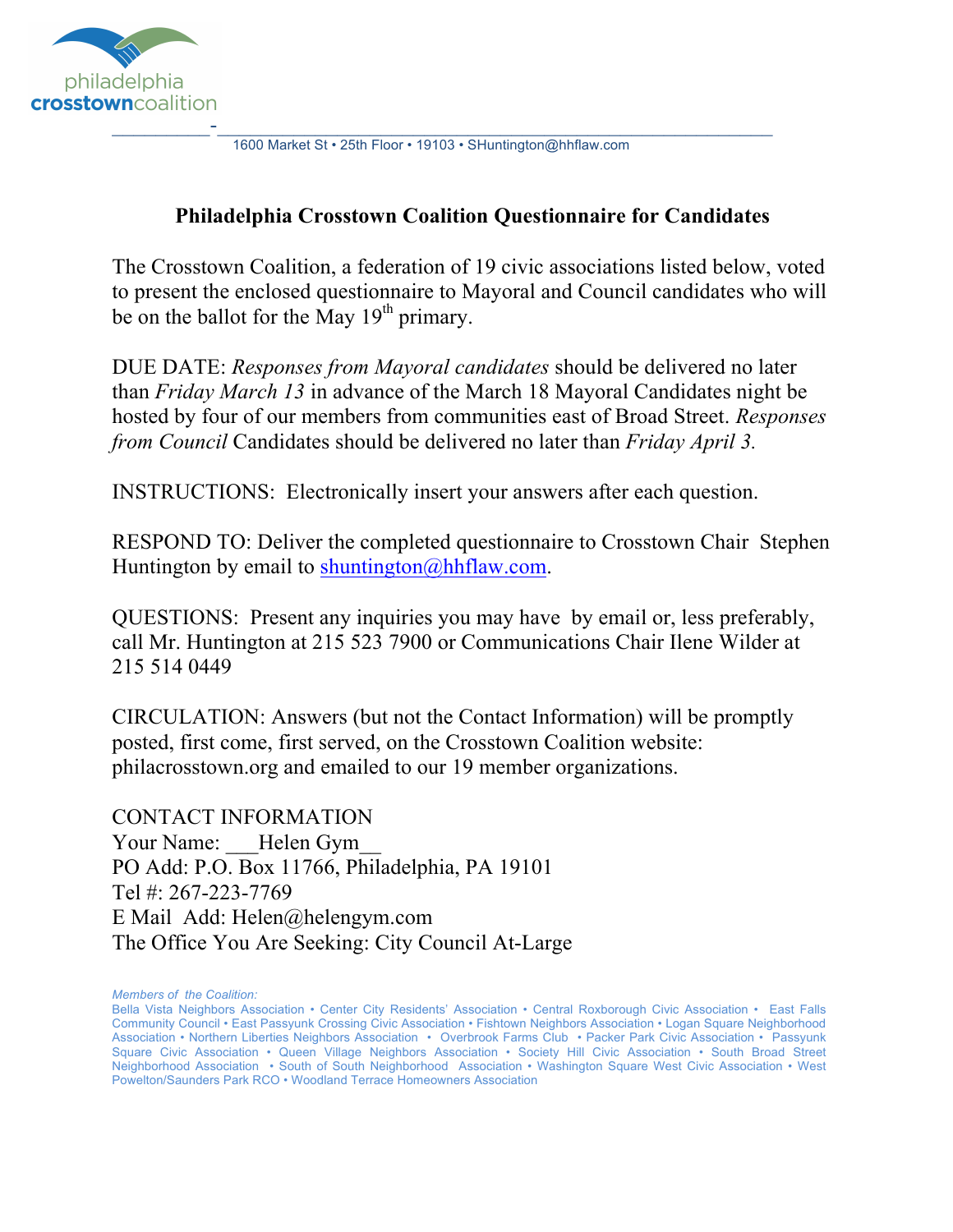Contact info for staffer liaison: Brendan McPhillips, Brendan@helengym.com, 951-970-3268

# **TAX AND FINANCE QUESTIONS**

#### 1. **TAX ABATEMENT**

Philadelphia's ten-year tax abatement eliminates real estate taxes on new construction and improvements (but not the underlying land) for ten years. Supporters argue that the lost tax revenue is more than offset by enhanced business, wage and sales tax collections and note that since the abatement went into effect, development activity has increased dramatically. Opponents argue that the abatement stimulates development for only high income housing, and reduces much needed city real estate tax revenue, of which more than 50% goes to schools.

# *Should the ten year realty tax abatement continue as is?* **No**

# *Should it be modified or abolished?* Yes

# If vou favor modification, what modifications should be made?

I support a strategic abatement policy, not a blanket one, targeted toward needy communities where development would not otherwise occur. I believe the current policy is far too expansive and has taken away important resources which could and should be going toward schools. I do think that targeted abatements can assist with making development more appealing in neighborhoods and communities which have long awaited such opportunities. I am open to other modifications, and believe in general that we must be much more engaged in reviewing our various abatements and subsidies to ensure they are truly delivering on their intended purpose and creating a public benefit.

#### 2. **REAL ESTATE TAXATION**

In 2013, for the first time in over two decades, the City reassessed all **579,000** parcels within the City limits. Tens of thousands of residential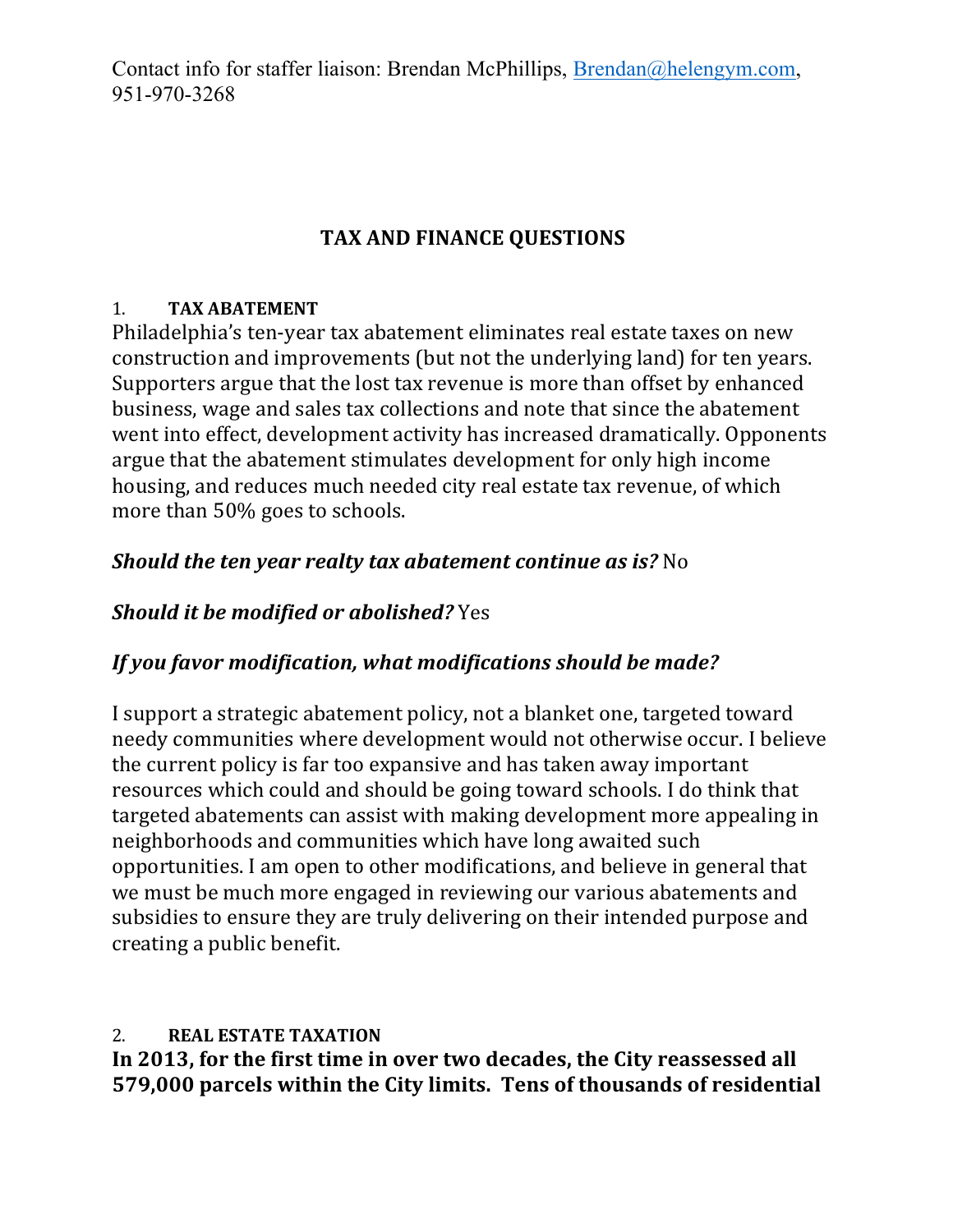#### **property owners were shocked to receive much higher property tax assessments**

## *How frequently should reassessments occur?*

Assessments should occur regularly, and as frequently as is feasible given available resources. I would defer to best practices regarding whether that should occur annually, biannually, etc., but certainly we should never again have a situation where it takes decades to reassess properties citywide. At the same time, I am committed to exercising oversight and helping to ensure that any remaining questions or issues related to the quality of our appraisals is publicly examined and resolved. For example, it is important that we reconsider how we are valuing vacant land, to ensure that the tax burden is being fairly and accurately distributed among taxpayers.

#### 3. **WAGE TAX**

Philadelphia receives 66% of its tax revenue from wages and business receipts; in contrast, in New York City and Washington DC, 34% and 35% of tax revenues are from wages and business receipts. In those two cities, proceeds from real estate taxes are much larger  $(41\%$  and  $36\%$ , respectively) than in Philadelphia, where this value is 17%. Critics contend that Philadelphia's reliance on wage/business taxes drives workers and businesses out of the City because it is easier to relocate people than it is to relocate offices and factories.

# *Should Philadelphia shift more of its revenue sourcing from wage and* **business taxes to real estate taxes?**

#### *If you believe we should shift away from wage and business taxes to real estate taxes, how would you propose to do this?*

#### If you do not believe that such a shift should occur, why not?

It is essential that we are both careful and smart about any major changes to our tax structure.

There have been some proposals to make Philadelphia's business taxes better targeted and more progressive, through the creative use of exemptions that most significantly benefit small and local businesses. My core commitment is to continue to explore ways to make our business taxation more progressive, and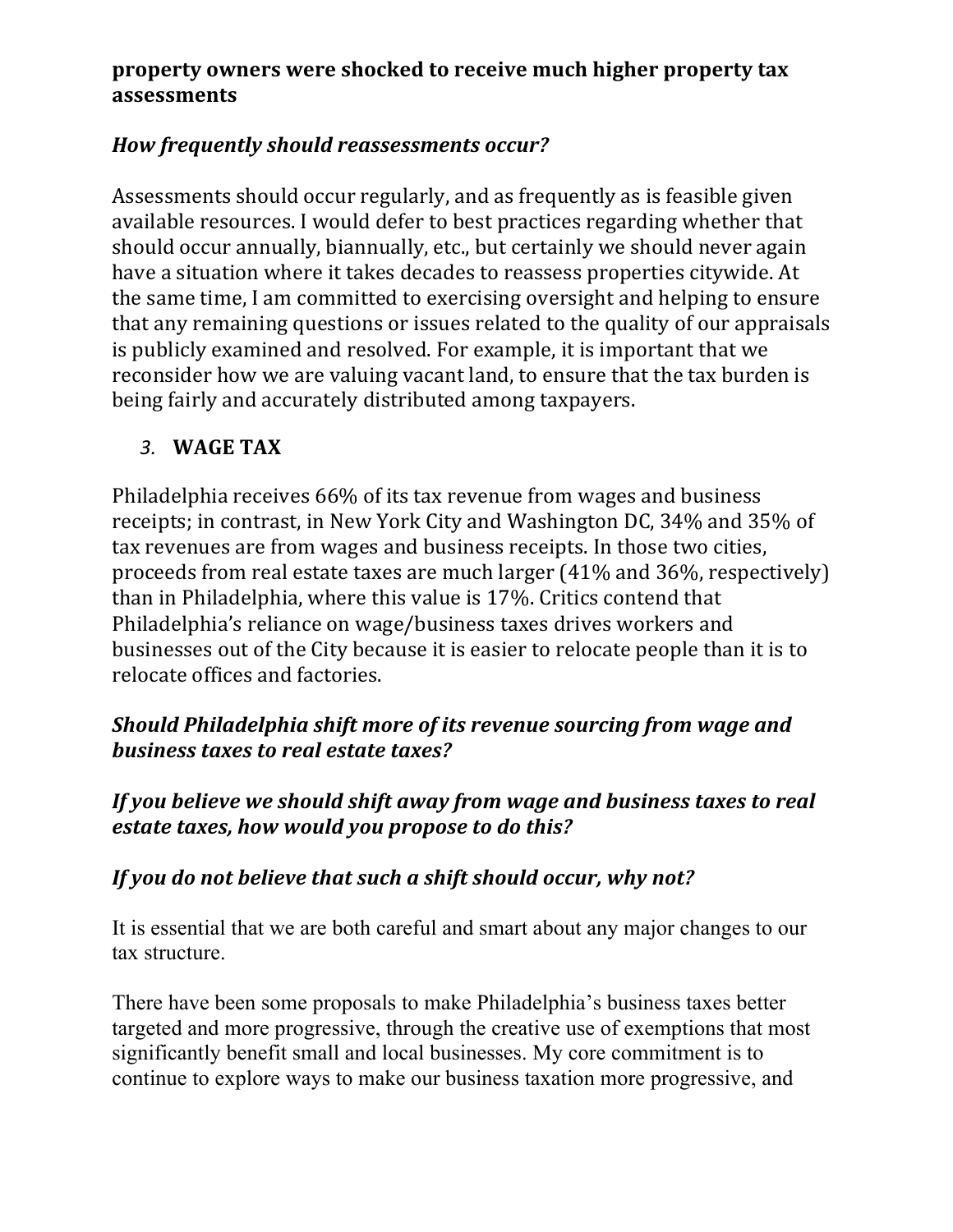specifically to figure out how to ensure that larger, profitable businesses pay their fair share while also making Philadelphia sustainable for entrepreneurship and business development

I agree with the theoretical proposition that we should focus our business taxation on things that will not leave, which is usually thought about as shifting more tax to land but which could also encompass out-of-town big businesses that sell their goods here, for whom small increases in business taxes will not be overly burdensome. This could potentially be accomplished within uniformity clause limits by adjusting the balance between the gross receipts and net income portions of our taxes and I support getting impartial expert analysis of this proposal. If the analysis supports the projected benefits of this approach, I would introduce or support legislation to execute this shift, and to also reduce the tax burden on smaller businesses by making the tax increasingly progressive.

Similarly I believe our wage tax structure should prioritize any reductions toward those least able to pay for it. But I will also note my caution that a large scale shift away from the wage tax, which collects 1.3 billion dollars per year, large chunks of it from suburban residents, would shift a much, much larger tax burden on taxpayers living within the City. I think it is very fair for suburban commuters to share some burden for a city they greatly benefit from, and am not willing to quadruple—or more— Philadelphia real estate taxes in order to eliminate the wage tax.

At heart, my priority is to improve the overall wealth and health of the city as a whole. Taxation is just one aspect. The key to improving our business climate starts with our schools and our city services, rather than simply through the reduction of taxes. In addition to schools, this includes transit and "complete streets," world-class parks and recreation facilities, and transparent and responsive government. That is what will keep middle class families here, what will provide businesses with a vibrant, skilled work force, and what will keep our city growing as a place where people want to live, work, raise their families and contribute to the vibrant civic, economic and social life that makes our city great. This is the message I have heard resoundingly when I speak with individual business owners, start-up teams, long-time residents, and newer employees recruited to our city.

#### 4. **DELINQUENT TAXES**

The City currently has over \$1 billion in delinquent taxes. Approximately half are delinquent property taxes and half are delinquent wage, business income, and related business taxes. Each year, the deficit grows, a trend which suggests that the City lacks the political will or competence (or both) to collect taxes. One tax collection strategy is to remove the collection task from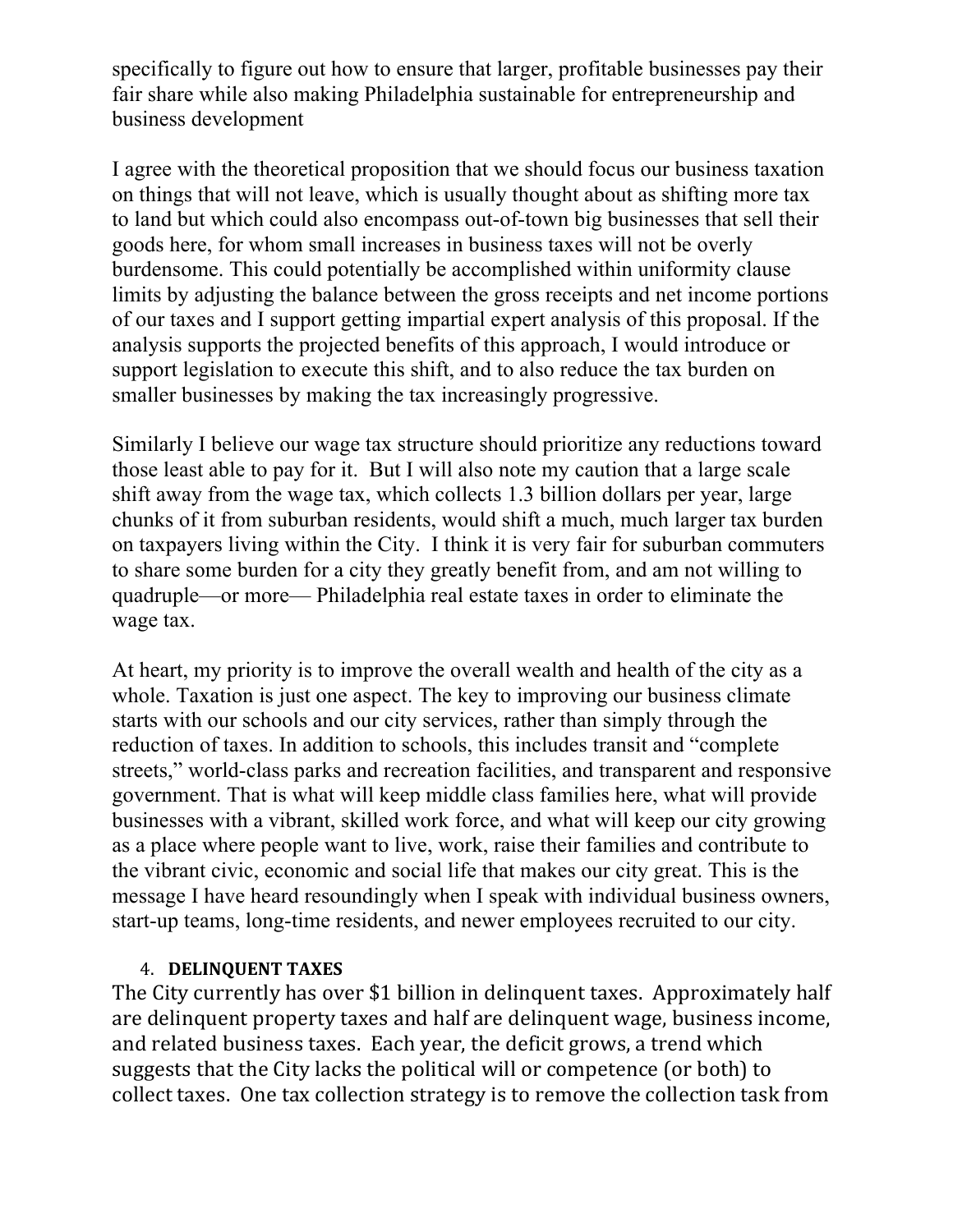the City and sell tax liens to private investors so that the private sector would set about collecting these debts. Proponents observe that because the \$1 billion delinquency shows that the City is incapable or unwilling to collect delinquent taxes, tax collections should be transferred to the private sector. Critics worry that private concerns would engage in improper collection tactics or fail to fairly treat tax delinquents who are down on their luck.

#### **Should the City sell tax liens to private investors?**

#### *If not, what steps would you take to ensure that the delinguency is addressed?*

Selling our tax liens for pennies on the dollar, at least in a large-scale way, is an idea that sounds wonderful from 40,000 feet, but that on closer inspection comes with great costs. Among other things, mass lien sales will essentially end the power of the Land Bank to do good before it ever gets started. While the prevalence of so many uncollected liens is a problem, the Land Bank presents us an efficient way to use those delinguencies to take properties into City inventory, clear the debt, and assemble parcels for development, give them to communities for gardens and open spaces, etc. When we sell the liens, we lose that control. Moreover, if needed, we can (and the City already does) use third parties to collect tax delinguencies without actually selling liens. Tax lien sales are not a panacea, as we saw the last time this was done in Philadelphia in the 90s; a significant number of those sold liens are still sitting out there uncollected, burdening properties, and obstructing redevelopment – only now the City has lost the ability to clear that debt. For this reason and others, I do not think selling liens is a smart decision, and I would not support it.

The issue of selling liens, however, should not be equated with addressing delinquency itself. Philadelphia is a city with great needs. We cannot afford to fail to collect the taxes owed, both because it deprives us of revenue and because it puts an ever greater burden on those that are paying, which then incentivizes those homeowners to leave. Simply put, everyone needs to pay their fair share for the City to function. Thus, we must do significant outreach in every language needed to let delinquent homeowners know about city payment plans, and get them into paying status.

The key to ensuring that delinguency is addressed is to 1) set realistic goals for reducing delinquency; 2) provide significant transparency around actual delinquency rates, types of individuals and situations impacted, challenges to collection and review innovative new measures; 4) aggressive outreach to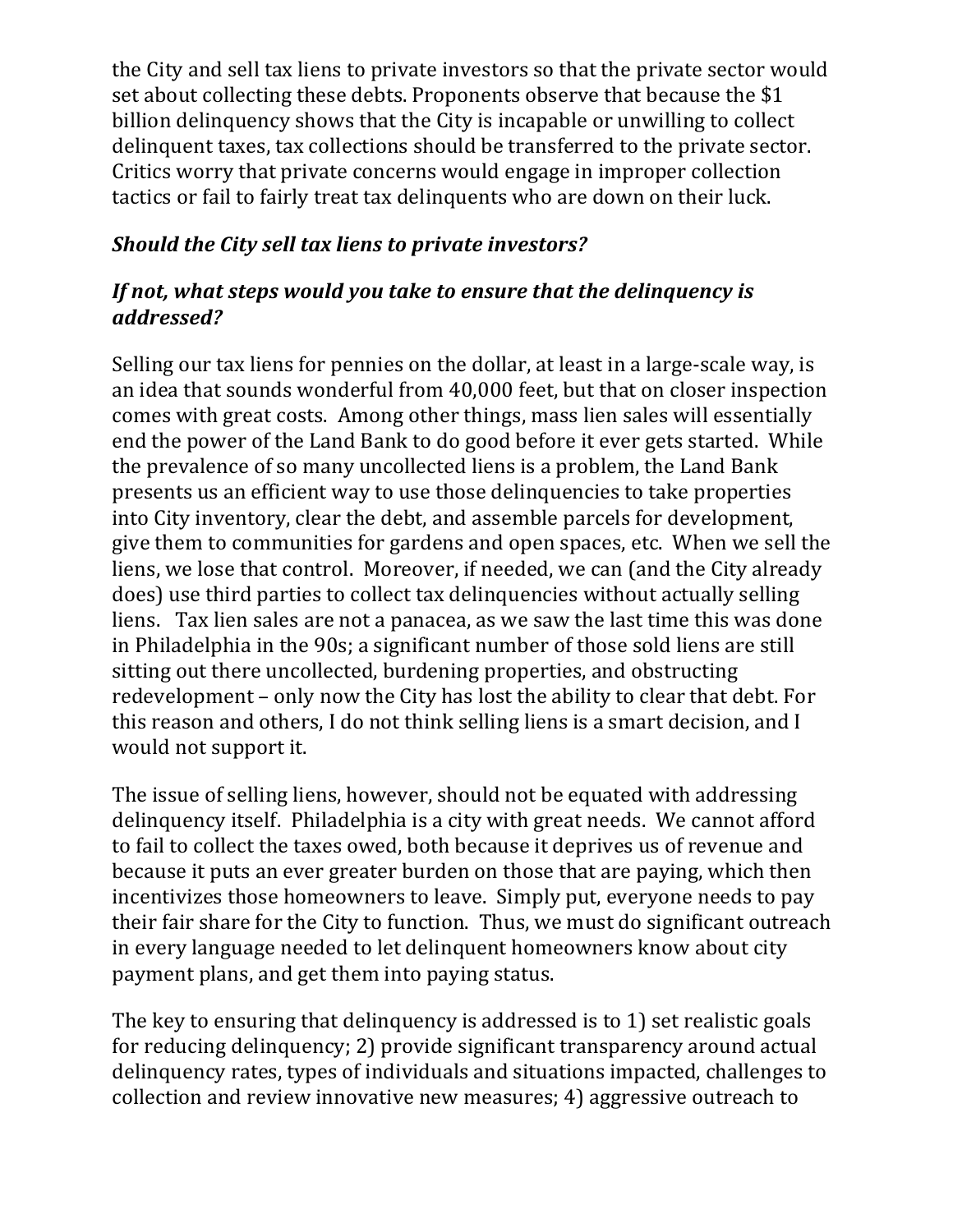homeowners to get everyone in paying status; and 4) serious attention and careful public review of the Revenue Department to ensure they are meeting benchmarks and achieving goals. This is work I have advocated for with the City Revenue Department in the past, and the City's recent efforts have produced results. We must continue to push for improvements, and to eliminate more and more delinquency.

#### 5. **PGW SALE**

Advocates of the recent failed sale of the Philadelphia Gas Works (PGW) favored the sale because the City could use the proceeds, about \$400 million, to reduce the \$5 billion underfunding of the City's pensions. They further contended that the City had no business running a gas company, that City ownership leaves open the door for patronage positions at PGW, that City ownership limited the business opportunities of the operation, and that under public ownership, it will take nearly 90 years to replace the City's ancient and increasingly unsafe gas mains. Opponents asserted that a sale would eliminate PGW's annual \$18 million contribution to the City's general fund. Opponents were also concerned that even though a privately operated PGW, like PECO, would be regulated by the Public Utility Commission, a private operator would be more likely to raise rates and be less responsive to the needs of low income residents than a City owned utility. Critics also contended that the private operator produced no credible plan for upgrading infrastructure that would not have entailed substantial long-term rate increases, Both sides presented reports substantiating their positions. Despite these divergent views, City Council decided not to hold public hearings on the proposal, let alone conduct a yea or nay vote.

## *Do you believe that City Council should have conducted public hearings on the PGW controversy? Please explain your answer. What is your vision for the future of PGW?*

Yes, City Council should have absolutely conducted hearings. That said, I am not at all convinced that selling PGW was a good idea. Thus, my vision for PGW is simple, until I can be convinced otherwise: an efficient, well-working, public utility.

Fifteen years ago, an innovative power company from Texas came to Philadelphia to buy PECO. That company's innovations, we were told, would ensure good rates for consumers, and any large scale worries we had would be ameliorated by the fact that the PUC would still set rates. It was a win, win. That company—Enron—did not complete the sale. A few years later, it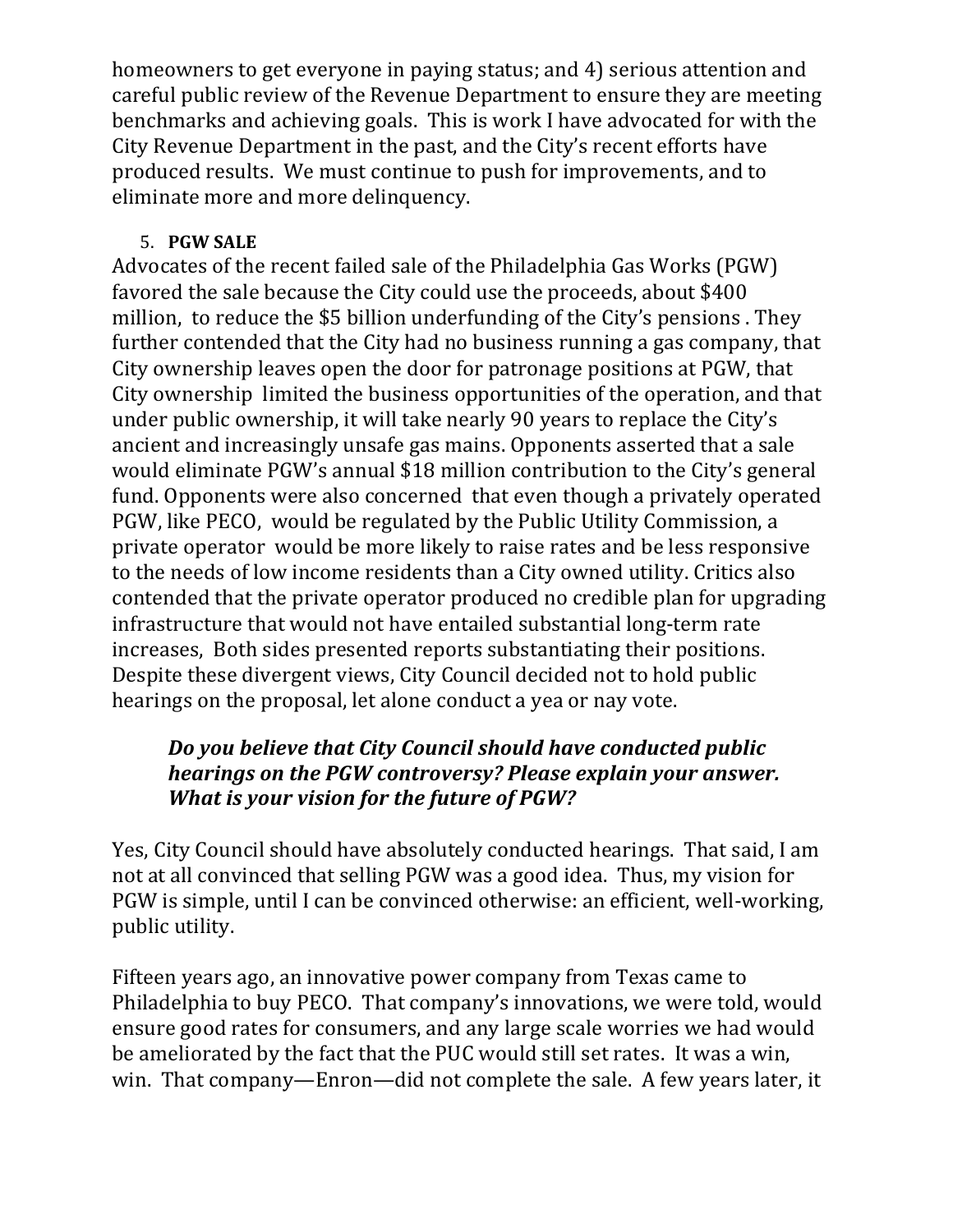took down the entire California economy, and sent countless lives into economic ruin.

Would UIL have been the same? Probably not. However, given that that UIL has already—within mere months—been acquired by yet another multinational conglomerate, the fears that we could be selling our gas company to the whims of Wall Street seem ever more prescient. There is a growing realization among even many skeptics that public utilities staying public but with strong civil governance structures—are the best way for Cities to provide these crucial services. We might complain about our utilities, but, ask residents of South Jersey how they feel about privatized water, and you will hear much louder complaints (and often see much larger annual rate hikes). Thus, again, unless I can be convinced otherwise, I do not believe selling PGW is a smart move for our City.

#### 6. **PENSIONS**

The City spends  $18\%$  of its budget – about \$660 million (in 2012) – on pensions. Even so, the City's pension obligations are currently underfunded by approximately \$5 billion, more than the \$4 billion the City expects to take in during the next fiscal year. Three questions:

*Do you believe that the City can "grow" its way out of this deficit-i.e. that prosperity in the City, as distinguished from tax hikes, will produce higher realty and business tax revenues so that the additional funds can be used to pay down the deficit OR that the City can somehow change its ways and pay down the deficit by better practices?* 

*If you do not believe that "growth" alone will suffice to address this issue,, which do you favor: raising taxes, cutting spending or selling assets?* Depending on your answer, specifically identify the taxes to be raised, the names of the programs that should be cut (please no *generalities like eliminating* "waste and abuse"), or the assets to be sold.

#### To gradually improve the pension plan's funding status, do you favor *continuing the defined benefit plan for existing employees while instituting a defined contribution plan for more recently hired employees?*

Pensions are both a compact with our retirees and an economic driver in many neighborhoods that pays for itself many times over. We are in our unfortunate state today because a) our city work force has shrunk so much over the past thirty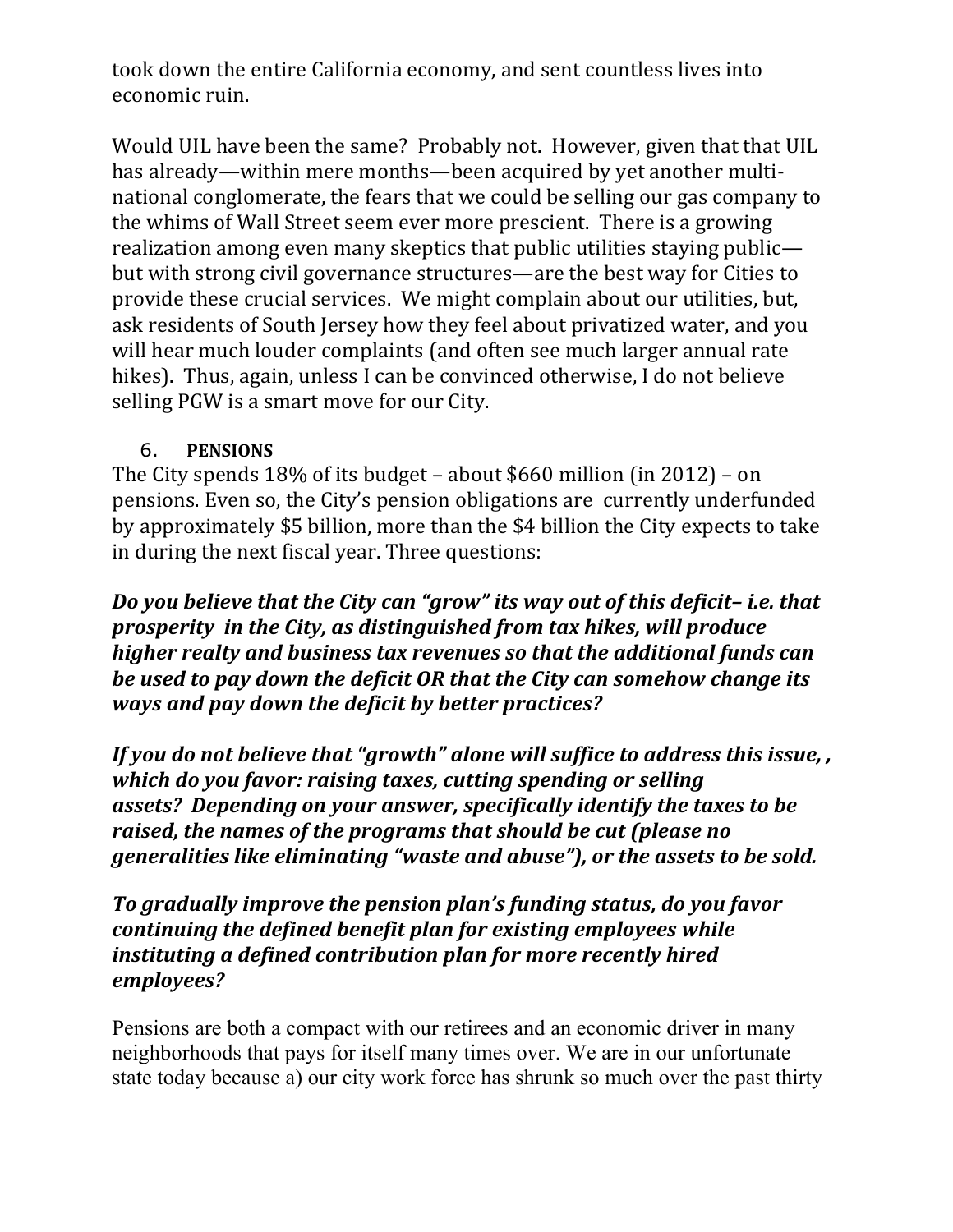years lessening the employees paying in, and b) because of poor decisions made by previous administrations.

I don't think it is reasonable to try to fix it in one or two years. And I don't think it is reasonable to assume growth will take care of our problem—although it will help, as will a continued, smaller work force and small number of workers turning into retirees. The deficit is a years-long hole that we have dug and it will be a years-long effort to dig our way out.

Councilman Clarke proposed dedicating a portion of the city sales tax to pensions. As we get school finances stabilized over the next couple of years, that is worthy of study. Governor Wolf has also put forward important proposals at the state level to achieve cost savings through use of passively-managed index funds. These should be reviewed within a local context as well.

And within the City, we must look at all sorts of problematic spending. But your premise of the question is right on: there is not some magical pot of a billion dollars in spending for us to find. (For example, as you know, we would save some money eliminating the sheriff's office. But in reality, most of those employees will still do the same job, under a different department.)

In terms of new employees and defined contribution plans, I think that is a little bit of a red herring, which sounds tough, but will not achieve significant savings for many, many years. I do not support it.

# **DEVELOPMENT QUESTIONS**

# 7. **CHANGING NEIGHBORHOODS**

Some Philadelphia neighborhoods are changing, with better-off people moving into areas historically occupied by less well-off residents. This trend increases the city's tax base (and thus its ability to address the challenges many of its residents face) and often improves the physical characteristics of a neighborhood, but it can also bring unsettling changes, not only through increasing property taxes but also via alterations in the makeup of affected communities. 

**Other than providing real estate tax relief to long-time residents whose** *assessments have increased due to rising values in the neighborhood, do you believe that government should intervene regarding these neighborhood changes?*

*If* so, list the disruptions you would target and the remedies you would *suggest.*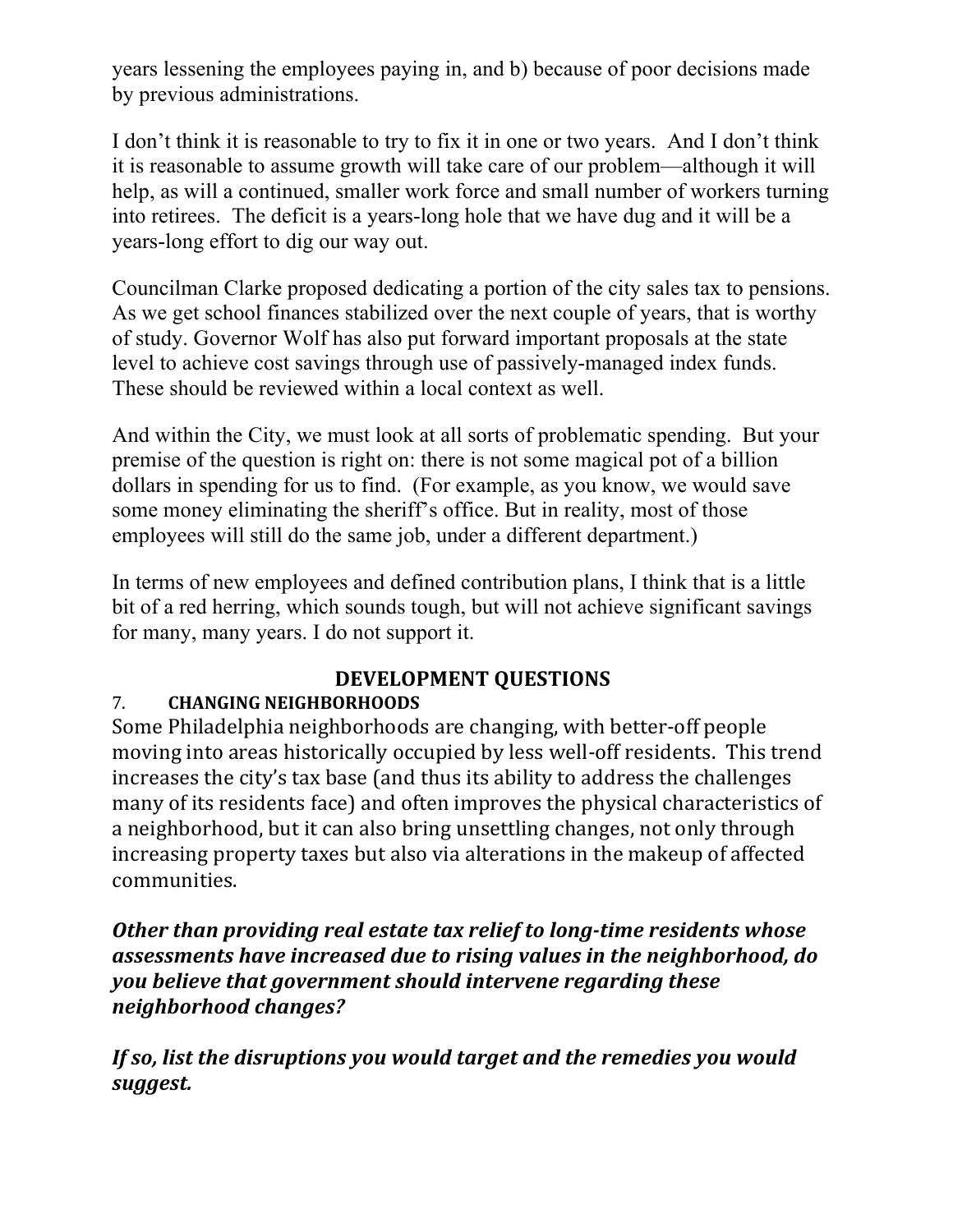I certainly support tax relief. I think that there are two realities with gentrification. First, there is plenty of housing stock to go around in Philadelphia. Second, impoverished communities who feel like they have long gotten the short end of the stick understandably feel uncomfortable with people moving into communities who often of are a different race or a different socio-economic background.

City government can only do so much. But by heavily supporting and encouraging the shared use of public spaces and institutions, be they neighborhood schools or rec centers, we can all grow together, and raise our children together. For generations, public institutions have bound together generations of disparate peoples in cities across America. I also believe that we should do more to ensure truly equitable distribution of services across both wealthy and poor neighborhoods, including using data and mapping in our City budgeting process. I believe that gentrification would be less of a flashpoint if it did not appear to many that only certain neighborhoods benefit from attention and investment.

#### 8. **ZONING RELIEF THROUGH COUNCIL**

In 2012, after years of effort, the City passed a comprehensive revision of its zoning code. Many developers with projects which do not conform to the new zoning code have sought City Council ordinances to revise the zoning of their parcels, without going through the Zoning Board of Adjustment for a variance. Critics claim that zoning by council ordinance favors those with Council connections and/or big-ticket projects. Proponents argue that stakeholder input can be received in Council and that the Council procedure will encourage development because legal challenges to council ordinances are less likely than appeals from Zoning Board decisions.

## *Would you vote for (or sign)* ordinances enabling developments contrary *to the zoning code and which have not received a variance from the* **Zoning Board of Adjustment? If so, under what circumstances would you** *vote for (or sign)* such ordinances?

Zoning reform was an immense accomplishment, and protecting it is essential if we are to continue to improve our city's development climate and economic growth. Similarly, under Mayor Nutter's administration and the new zoning code, we have seen a long-overdue elevation of the role of the Planning Department. I would certainly use my position as a Council member to support and advance the goals of the zoning reform process, and stand up for the integrity of the new zoning code. However, I also realize that legislation as complex as the new zoning code will not remain completely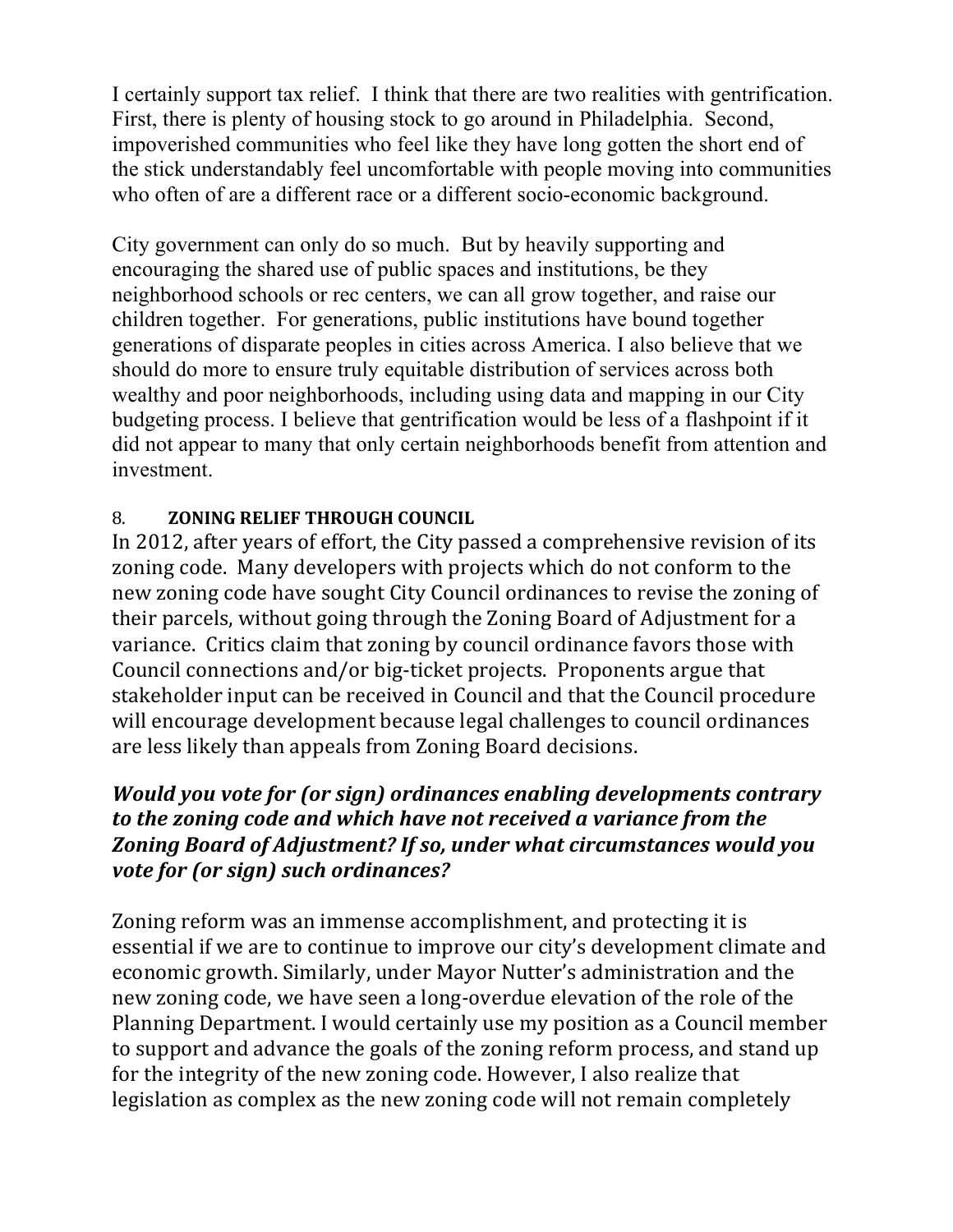static over time. I would be open to evolution of the code as government and stakeholders discover aspects that may not be working how we envisioned, and which need to be adjusted. I would take my strongest guidance in this matter from the Planning Department, and experts within the administration.

#### 9. **CITY-OWNED VACANT PROPERTIES**

The City owns some 10,000 vacant properties. These properties cost \$21 million per vear to maintain. Selling these properties requires City Council approval under the newly enacted Land Bank Ordinance. Sales must also be reviewed by the 14-member vacant property review committee, composed of City officials. Some worry that these procedures serve to delay the sale of these properties and open the process to political bartering, favoritism, and waste. Others say that City Council and the Project Review Committee will appropriately protect the public interest and increase community input in redevelopment.

# *Will you vote to amend the ordinance by eliminating the Council ordinance provision? Explain your response.*

I would advocate for continuing to streamline the Land Bank's disposition process. It is worth understanding that the Land Bank could not have happened without some compromise, and I believe it is a crucial tool to help us finally consolidate public inventory in one place and also to repurpose abandoned, tax-delinquent properties. I am hopeful that as the Land Bank starts running, and City Council members and other stakeholders come to trust in its operations, we can revisit the issue of City Council and the Review Committee's role.

# **GOVERNMENT & ADMINISTRATION**

10. **ETHICS: CREATING A PERMANENT INSPECTOR GENERAL** The current City Inspector General, Amy Kurland, holds office pursuant to an Executive Order originally issued in 1984 which could be rescinded at any time by any mayor.

*Are you willing to support for Bill 130001 calling for a ballot referendum* to amend the City Charter to establish an independent Inspector General *funded by taxpayer dollars who would have oversight over every city department?* 

If elected Mayor, would you leave the current Executive Order in place and *promptly fill the Inspector General's position?*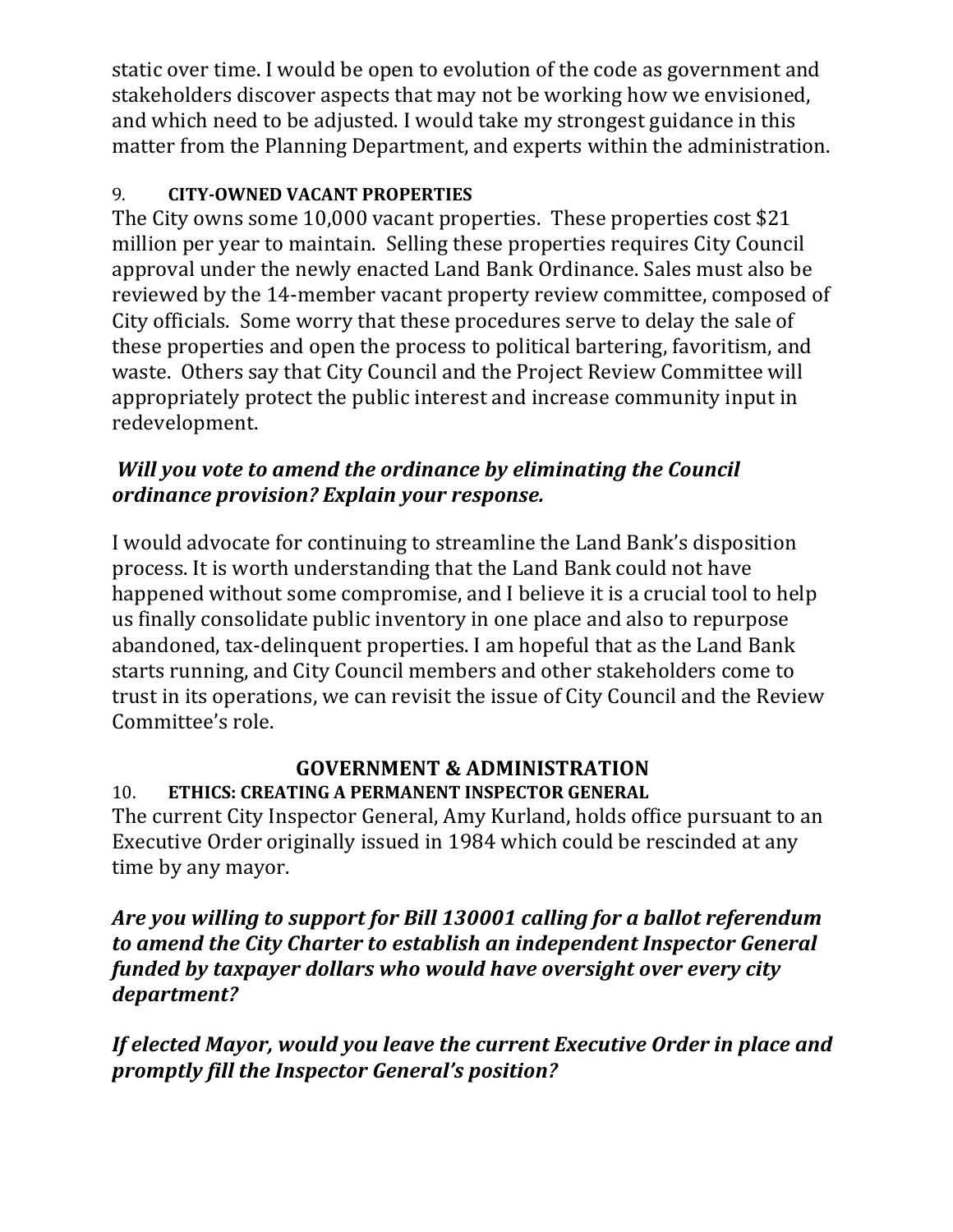I strongly support making the Inspector General position permanent.

I also support fixing a variety of loopholes in our city's ethics and campaign finance laws. For example, I would support changing donation limits to election cycles rather than calendar years, and I believe that we should institute a comprehensive disclosure law, so that third-party groups that seek to influence elections are required to disclose their donors.

#### 11. **UNFAIR ELECTORAL DISTRICTING**

"Gerrymandering" is drawing electoral districts to serve the interests of politicians or parties. A 2010 survey ranked two of Philadelphia City Council districts (5 and 7) among the top ten gerrymandered districts nationwide, with two others  $(1 \text{ and } 9)$  also highly ranked on the gerrymandering scale.

# *Would you vote to amend the City Charter in 2015 so that the next redistricting in 2020 will be conducted by an independent, non-partisan commission?*

Absolutely. The lines of the Seventh District in particular—while now significantly better since the most recent redistricting—was a longtime civic punchline. This should not be a partisan issue.

## 12. **ELECTION ADMINISTRATION**

Philadelphia elects three "City Commissioners" whose only duty is to administer elections. They serve four years regardless of their performance. In most cities, the election process is not run by three people, but by one, who is appointed by the mayor and can be removed for poor performance. Proponents say that the current system in Philadelphia empowers voters who can reject ineffectual or dishonest Commissioners. Detractors assert that Philadelphia voters are largely unaware of the duties of the three City Commissioners whose job title does not describe their job function so that the ballot results do not reflect voter's assessments of on the job performance. 

#### *Would you vote to amend the City Charter, eliminating the City Commissioners and adding the position of an election administrator that* reports to the Mayor?

I will answer 12 and 13 together, since I think they are so interconnected. My answer to both is yes. First, I have done real work to go after some of the worst patronage abuses in the city, including the PPA (Republican-based) and the BRT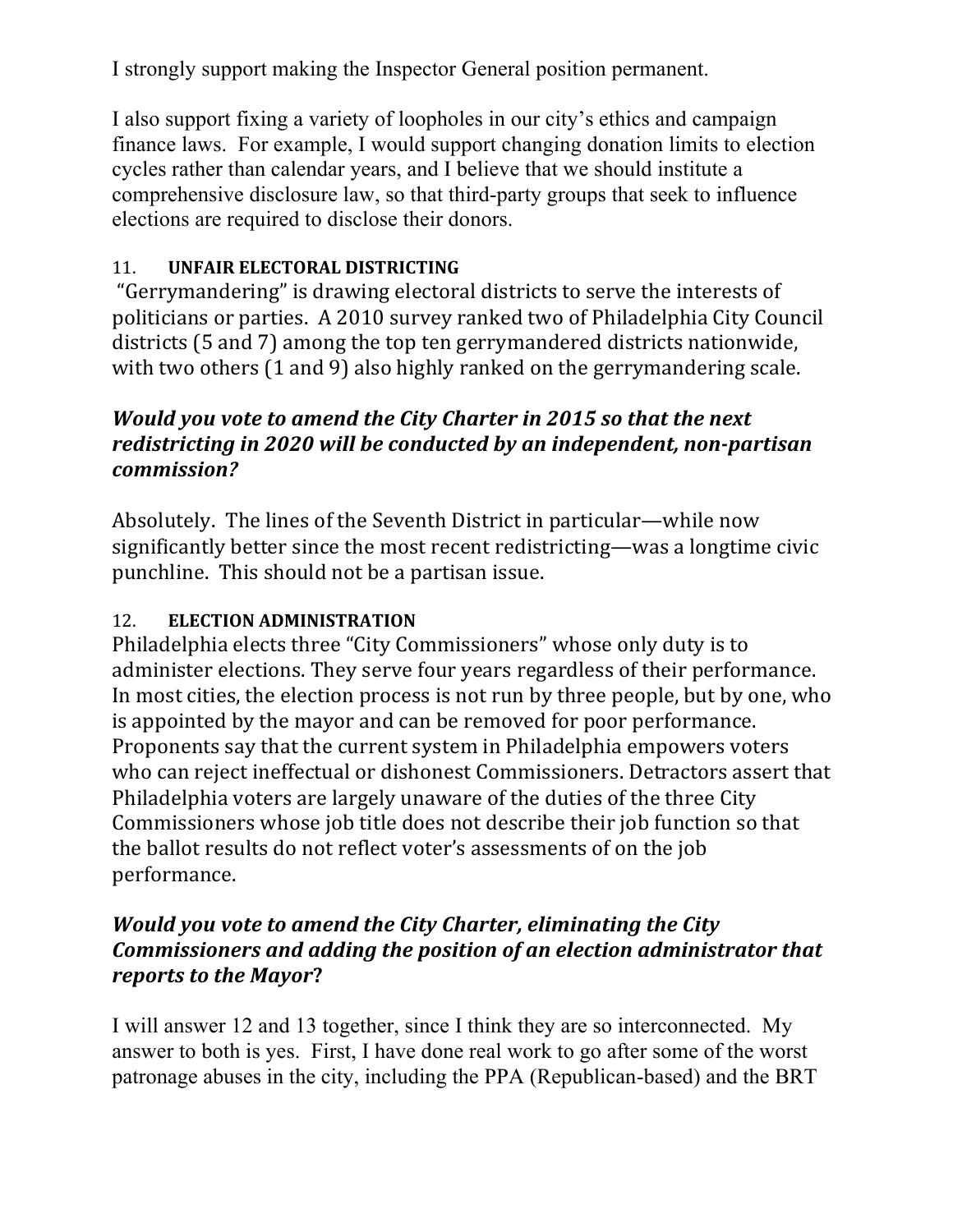(Democratic-based). In 2008, for example, under Parents United, I worked to successfully remove patronage workers from the Bureau of Revision of Taxes from the School District payroll and put them back on the City payroll where they belonged. That effort was part of a broader effort to reform the BRT and led to the creation of the City-run Office of Property Assessment.

The issue might be different if these offices functioned well. They do not, and there is no realistic way that there can be an informed race about these offices. Simply put, their function should be professional and non-partisan. (They are relics from an era when we used to elect just about everything, including City coroner).

Again, this all has real impacts on our city, well beyond the small number of jobs that would actually be saved. Thus, when dealing with the burden of vacant land and abandoned properties, for example, we have to consider what it means when land sales lag at the Sheriff's office. Every dollar we don't collect because the office is too slow to get vacant land back into productive use, is a dollar we cannot spend on our schools or other desperately needed city services.

#### 13. **SHERIFF'S OFFICE**

Per the City Charter, the Sheriff's office is an elective position charged with responsibility for the sale of tax delinquent properties, courtroom security, and transport of inmates. Like the Clerk of Quarter Sessions, another elected office which was recently eliminated by a Charter revision, the Clerk of Quarter Sessions Court has been unable to account for the funds which it receives and its foreclosure procedures have been seen as partially responsible for the half billion dollars of property tax delinquencies. Critics of the Sheriff's office maintain that its functions should be administered by administration appointees who can be hired and fired based upon their competence. Defenders of the Office assert that Philadelphia's voters, not the Mayor, should choose who should conduct sheriff's sales, and arrange for courtroom security and inmate transport.

#### *Would you vote to abolish the Sherriff's office, transferring to other City agencies its functions (Sheriff's sales, courtroom security and inmate transfer )?*

See above.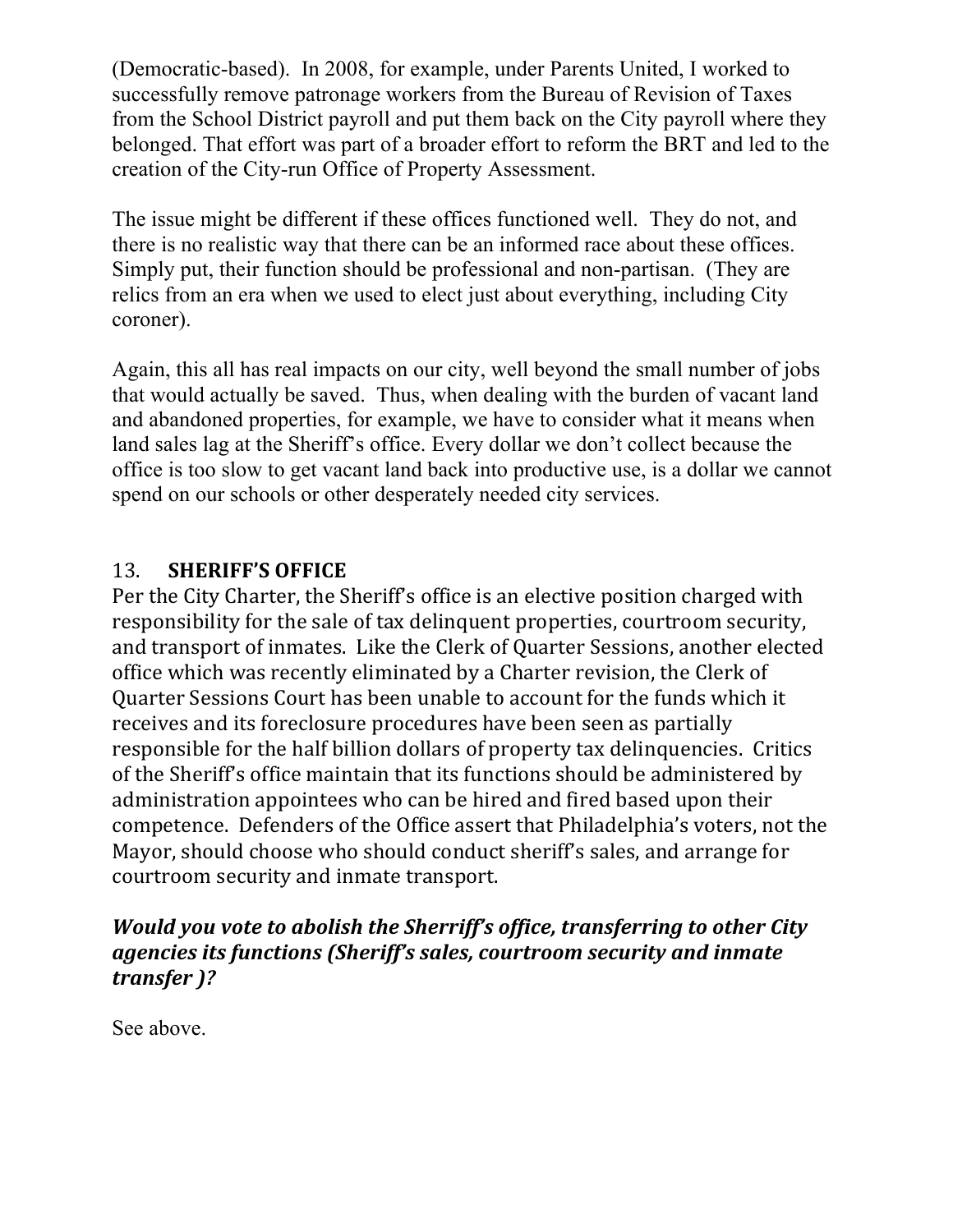#### 14. ROLE OF NEIGHBORHOODS IN DEVELOPMENT & QUALITY OF LIFE

Philadelphia is called the city of neighborhoods, but many of our basic planning, resource, and development decisions are made with little or no effective input of neighborhoods--vital stakeholders in the city's future. These include overall development patterns, placement and design of special events, major construction, and placement and operation of key public facilities—each of which can have major impacts on adjacent communities. Some measures have been made, such as the design review process is zoning code and open public involvement. But these remain advisory, and most localized decisions and issues are still the purview of district Councilpeople rather than the administration.

#### *What would you do to give neighborhoods more meaningful roles in decisionmaking and more effective engagement as partners in the city's goals and mission?*

Much of my work has to been to empower communities, to grow leaders, and to help the voiceless stand up for what is right. When Asian-American students were the targets of race-based violence in South Philadelphia High School, I helped those students stand up and demand a safe school. Similarly, when the City has tried to use Chinatown as a development dumping ground for stadiums and casinos, potentially ruining a unique residential and commercial neighborhood, I organized the community to say no. I want to use my office to bring those struggles, and those communities, into City Hall. I am committed to help ensure that both opportunity and access to public resources are distributed equitably, and according to community priorities.

Achieving true democracy and community participation is not easy, fast, or simple, but we can make significant strides if we are committed. We need to continue and expand open data gains made under the last administration, and advance ways to make that data more useable and accessible to all communities. We should consider the participatory budgeting model, successfully used for some public decision-making in a growing number of jurisdictions. We must actually achieve our language access obligations, so that every Philadelphian has access to their city government and the services they need. I welcome your additional suggestions for how we can achieve these goals.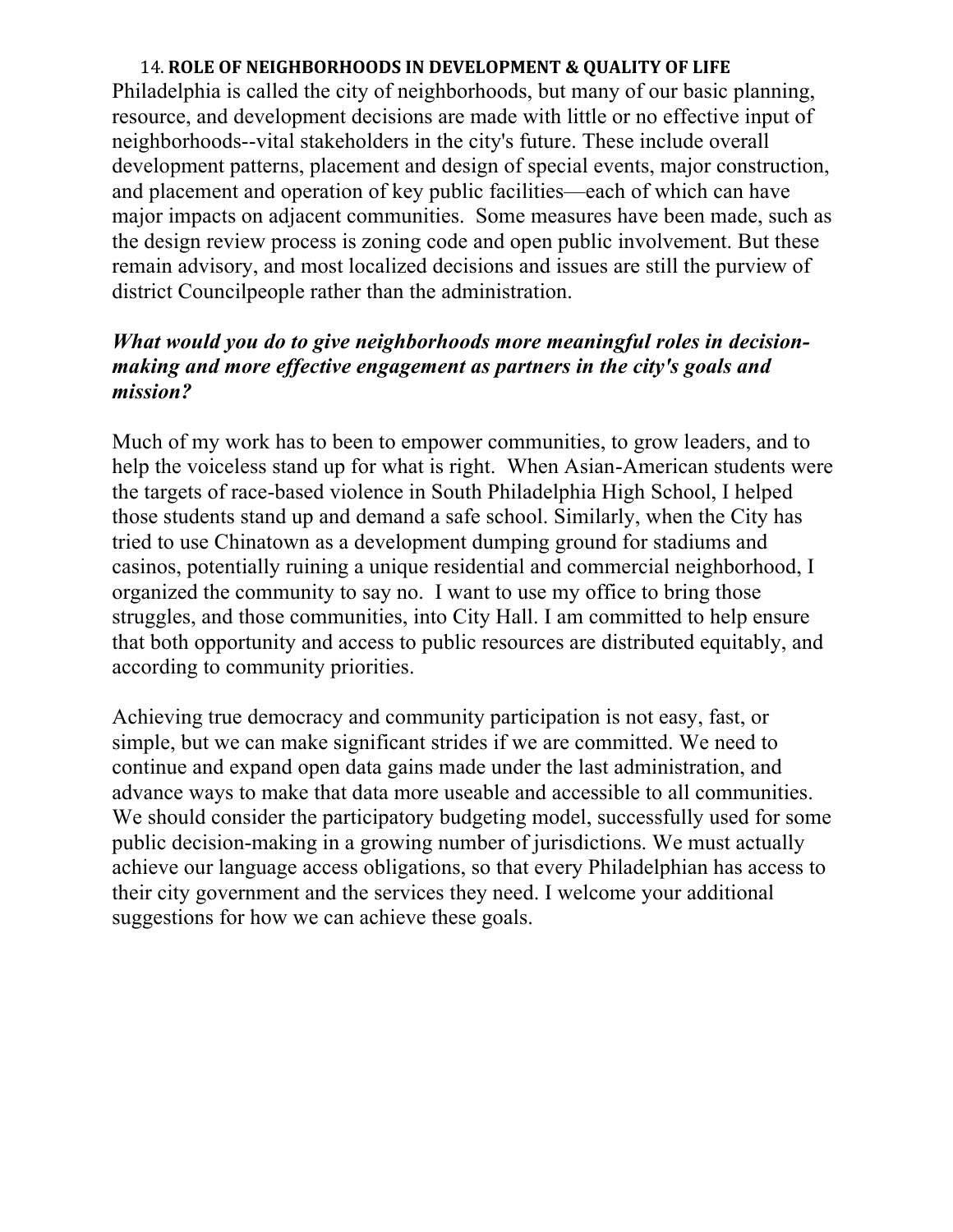#### 15. **SCHOOLS**

Per the Mayor's Tale of the Tape, In fiscal year 2013-2014, Philadelphia contributed \$1,216,319,000 to fund the School District, a contribution which accounted for 42.3% of the School District's revenues, a percentage smaller than Chicago  $(50.3\%)$ , Dallas  $(57.7\%)$  and Boston  $(67.2\%)$  but larger than Memphis  $(38.4\%)$ , Baltimore  $(20.7\%)$  and Detroit  $(20.4\%)$ .

## *What is the dollar amount of the contribution that you believe the City should make in fiscal year 2016 - 2017, your first year in office, and how you would finance it. Explain your conclusion*

## *Do* you believe that any strings/conditions should be attached to the City's *contributions to the School District budget and, if so, what are they?*

We need a funding formula from the state that prioritizes both equity and adequacy from the state, and we need improved targeted funding at the federal level. I will use my office to continue to marshal a groundswell of support for that. However, most of my work has always concentrated on local obligations within city government to 1) improve city funding of schools; 2) improve and strengthen accountability for those funds; and 3) build a broader public will around a culture of investment toward education in our city. This is achievable in the following ways:

- 1. A shift in the proportional distribution of property taxes from a 55 percent share to schools to (at a minimum) the 2007 norm of 60 percent to schools. Property taxes are still the bread and butter of school district funding and captures growing wealth in the city. Under Parents United for Public Education, I fought to ensure that a minimum of 60% share would go toward city schools. A five percent shift from 55% to 60% would result in over \$75 million for Philadelphia schools this year alone and would not result in additional tax burdens on homeowners. More importantly, as the city continues to grow and expand, improving the share of funding toward city schools ensures that expanded wealth results in a growing source of revenue for our schools.
- 2. Support a strategic approach to real estate abatements, rather than a blanket policy around them.
- 3. Review and advocate for improved collection of the remainder of city taxes that support the schools. **Use & Occcupancy:** In 2013 I strongly advocated for proposed legislation that would provide relief for small businesses and strengthen contributions from larger businesses, many of which received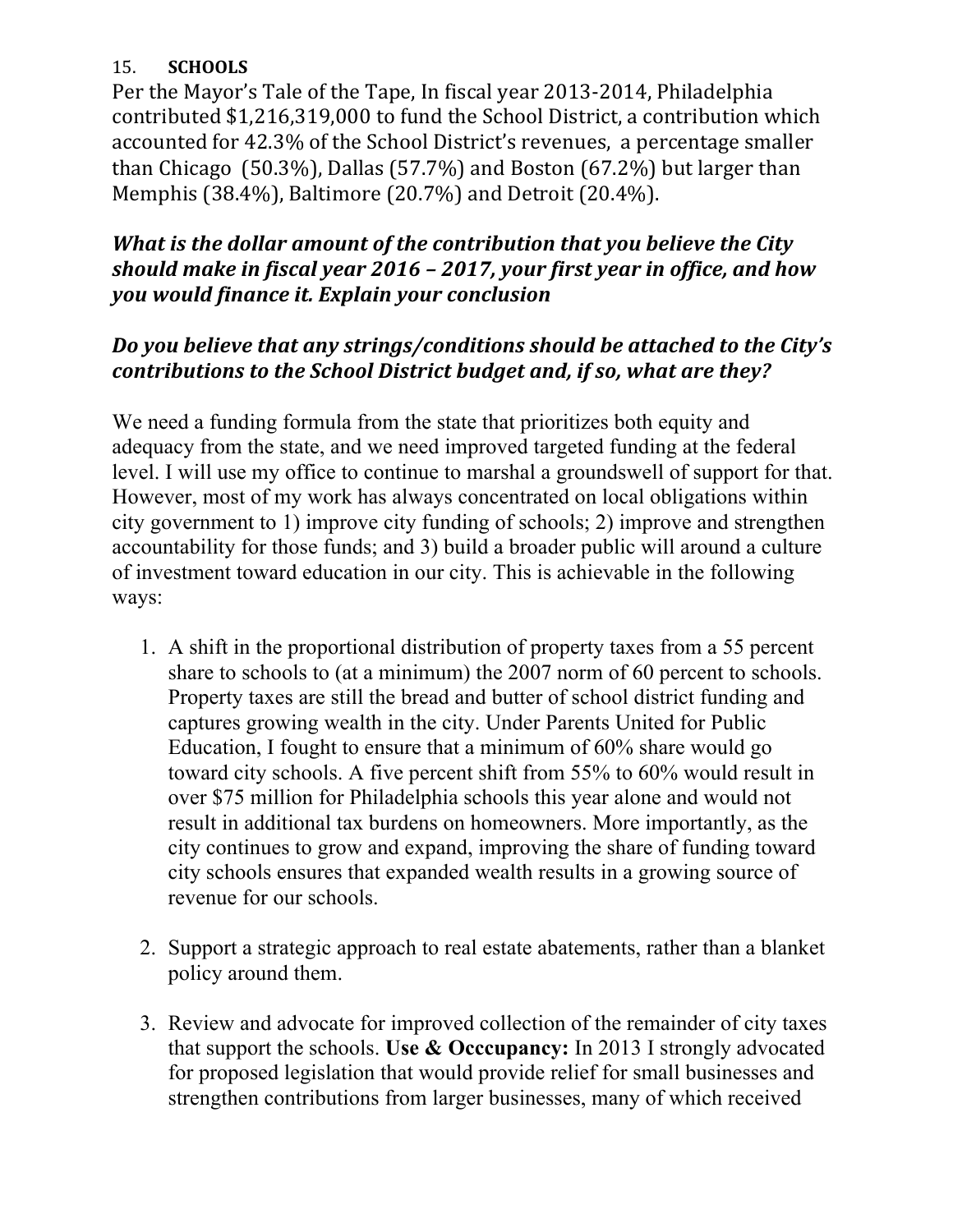significant tax breaks under AVI (estimated revenue=\$50 million+). We need a more progressive approach to improving the U&O tax which is the second largest source of local School District revenue. **School Income Tax:**  This tax has never been closely reviewed and as a result is effectively a voluntary tax. I would conduct a comparative analysis and review of the tax and encourage a broad public campaign to improve collections. **Liquor by the Drink:** This is another tax with a complicated collection history – but one I would review for fairness and effectiveness.

- 4. Encourage our non-profit giants to revive the City's once thriving Payment In Lieu of Taxes (PILOT) program. (Total: \$15-20 million)
- 5. Ensure that profits from future sales of taxicab medallions go toward the Parking Authority's City/School District profit-sharing arrangement. The PPA seeks to allocate tens of millions of dollars for its own use in a newly created fund not subject to the profit-sharing arrangement. (Total: initially estimated at \$22 million, plus more in future years, however medallion sales have been weaker than expected.) While I understand that the PPA is technically a state agency, City officials have been influential in the PPA's operations and board oversight and were a key factor in ensuring our successful 2007 campaign to require the PPA to meet its profit-sharing obligations.

In terms of attaching strings, one of the key responsibilities for City Council is exercising oversight for the School District's budget, which, even after debilitating cuts, is the rather significant sum of \$2.6 billion. Many core functions of the District have been cut to the bone and beyond, but we must be smart about the many essential spending decisions that remain. I have fought for and won open data and access to budget documents (including Parents United's victory in ensuring that individual school budgets are posted along with the overall District budget), and have supported efforts at participatory community-based budgeting. I have extensive experience and familiarity with the School District's budget, which is a complex document, and have been a leader in closely scrutinizing it and providing essential public accountability for years including to City Council. I will redouble those efforts to if elected.

We also must do more to integrate the School District into City government. We are spending significant sums of money seeking funds for schools for services that could be streamlined with city services, including areas like transportation, DHS and victim-witness services. As a City Councilperson, I would focus on integrated approaches to City-District services that strengthen and improve coordinated outreach to vulnerable communities.